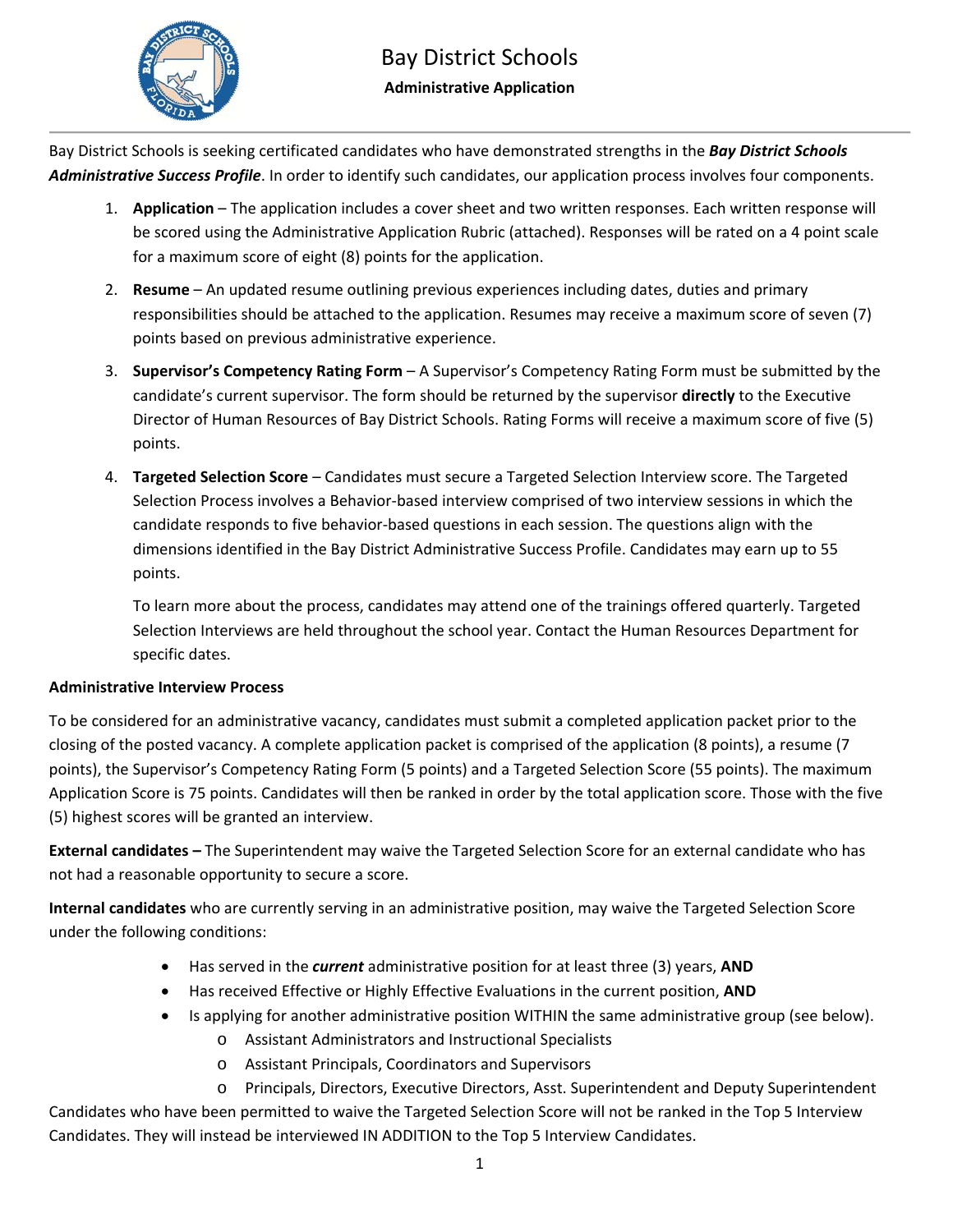

### **Administrative Application**

## **INSTRUCTIONS TO APPLICANT**

- 1. The data contained in this application will be used for screening, interviews, assessment, and/or Superintendent's nomination, if selected.
- 2. When completing this application, you must adhere to the following:
	- Restrict response to space provided
	- Do not alter application form
	- Attach an updated resume.
	- Request a completed Supervisor's Competency Rating Form from your current supervisor.
- 3. If you are applying for a posted vacancy, this application must be received IN the Human Resources Department by the closing date of the vacancy. Do not depend upon U.S. Mail or the school courier system for meeting deadline.
- 4. This application will be considered incomplete and will not be processed unless all required information has been completed.

| Name                                                                                                                                                                                                                                                        |       |                       |     |
|-------------------------------------------------------------------------------------------------------------------------------------------------------------------------------------------------------------------------------------------------------------|-------|-----------------------|-----|
| Last                                                                                                                                                                                                                                                        | First | Middle                |     |
| Address                                                                                                                                                                                                                                                     |       |                       |     |
| <b>Street</b>                                                                                                                                                                                                                                               | City  | <b>State</b>          | Zip |
| Home Phone                                                                                                                                                                                                                                                  |       | <b>Business Phone</b> |     |
| Gender:<br>Female<br>Male                                                                                                                                                                                                                                   |       |                       |     |
| <b>Present Position/School:</b>                                                                                                                                                                                                                             |       |                       |     |
| Have you ever been arrested/convicted of a crime, found guilty, or entered a plea of no contest (nolo contendere), even if<br>adjudication was withheld? Failure to answer this question accurately could result in termination of employment.<br>Yes<br>No |       |                       |     |
| If yes, what charges?                                                                                                                                                                                                                                       |       |                       |     |
|                                                                                                                                                                                                                                                             |       |                       |     |

I hereby affirm that all information provided by me in this application is true and accurate and subject to verification by the district. I understand that any discovery of incorrect information supplied by me could be used as the basis for disqualification and/or of my application.

\_\_\_\_\_\_\_\_\_\_\_\_\_\_\_\_\_\_ \_\_\_\_\_\_\_\_\_\_\_\_\_\_\_\_\_\_\_\_\_\_\_\_\_\_\_\_\_\_\_\_\_\_\_\_

 $\overline{\phantom{a}}$  , and the contract of the contract of the contract of the contract of the contract of the contract of the contract of the contract of the contract of the contract of the contract of the contract of the contrac

Date Signature of Applicant

Position Desired Email Address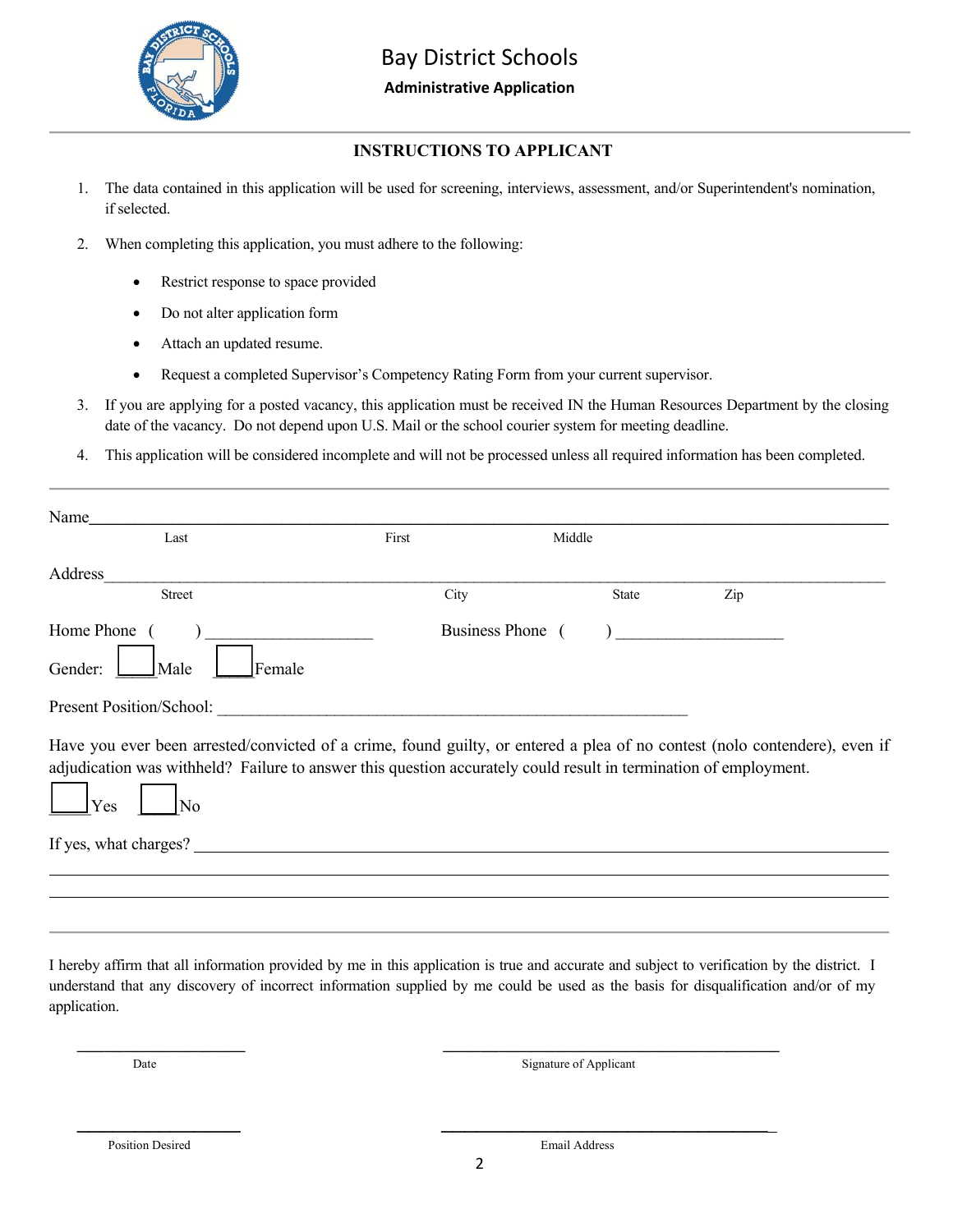

# **Written Responses**

Please provide a response for each question. You should type your response in a separate document. Be sure to label your submission with your name, current position and the date.

Your responses will be scored using the attached rubric. This section of the application may receive a maximum score of eight (8) points—up to four (4) points for each response. You must adhere to the indicated word limit.

- **1. Describe your talents, skills and abilities that make you the best candidate for an administrative position in Bay District Schools. (250 words)**
- **2. Describe how you have analyzed and used student data in each of these situations:** 
	- **a. Using date to guide teachers toward standards-based instruction in their classroom.**
	- **b. Using data to ensure that all student are learning. Specifically, how have you used data to close the achievement gap? (500 words)**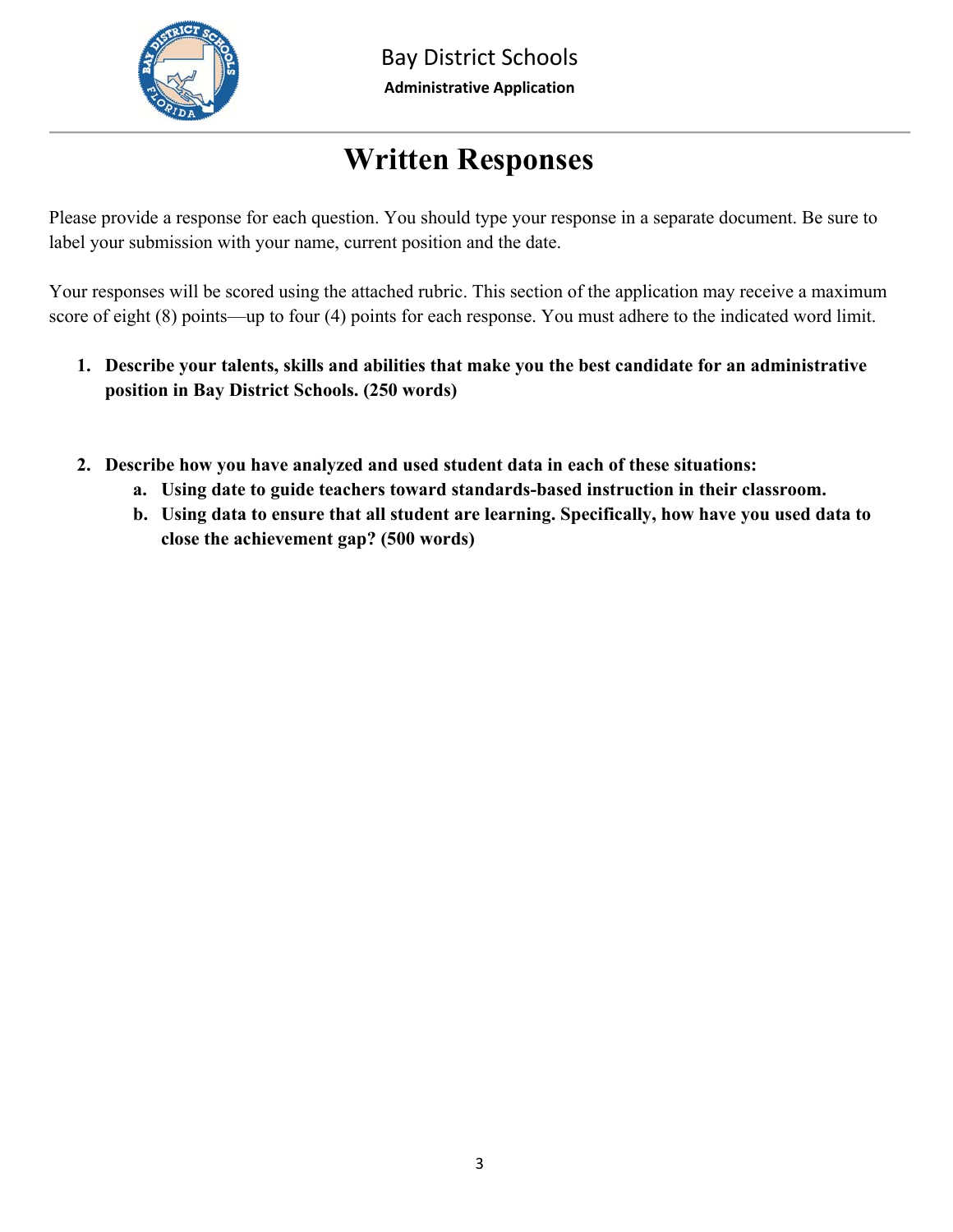

# **Administrative Application Rubric**

## **Highly Effective**

The "Highly Effective" level is reserved for truly outstanding leadership as described by very demanding criteria. Performance at this level is dramatically superior to "Effective" in its impact on students, staff members, parents, and the school district. Highly effective leadership results from recurring engagement with "deliberate practice." In brief, the "Highly Effective" leader drives every other element within the organization to function as effectively as possible. In normal distributions, some leaders will be rated highly effective on some indicators, but very few leaders will be rated highly effective as a summative performance level.

# **Effective**

The "Effective" level describes leadership performance that has local impact (i.e. within the school) and meets organizational needs. It is adequate, necessary, and clearly makes a significant contribution to the school. The majority of the leadership workforce will be in the effective area once they have a clear understanding of what the FPLS require and have made the adjustments and growth necessary to upgrade performance. Prior ratings for school leaders generally will not provide any guidance as to where those leaders who repeat past performance levels will fall in the shift to research and standards-based assessments. Both school leaders and evaluators should reflect on performance based on the new FPLS and the rubrics of the FSLA.

## **Developing**

The "Needs Improvement" level describes school leaders who understand what is required for success, are willing to work toward that goal, and, with coaching and support, can increase proficiency. Needs Improvement rating will occur where expectations have been raised and standards made more focused and specific. Professional behavior and focused and professional learning will guide school leaders toward increasingly effective performance.

## **Unsatisfactory**

Performance at the "Unsatisfactory" level describe leaders who do not understand what is required to be proficient or who have demonstrated through their actions and/or inactions that they choose not to become proficient on the strategies, knowledge bases, and skill sets needed for student learning to improve and for their school faculty to develop.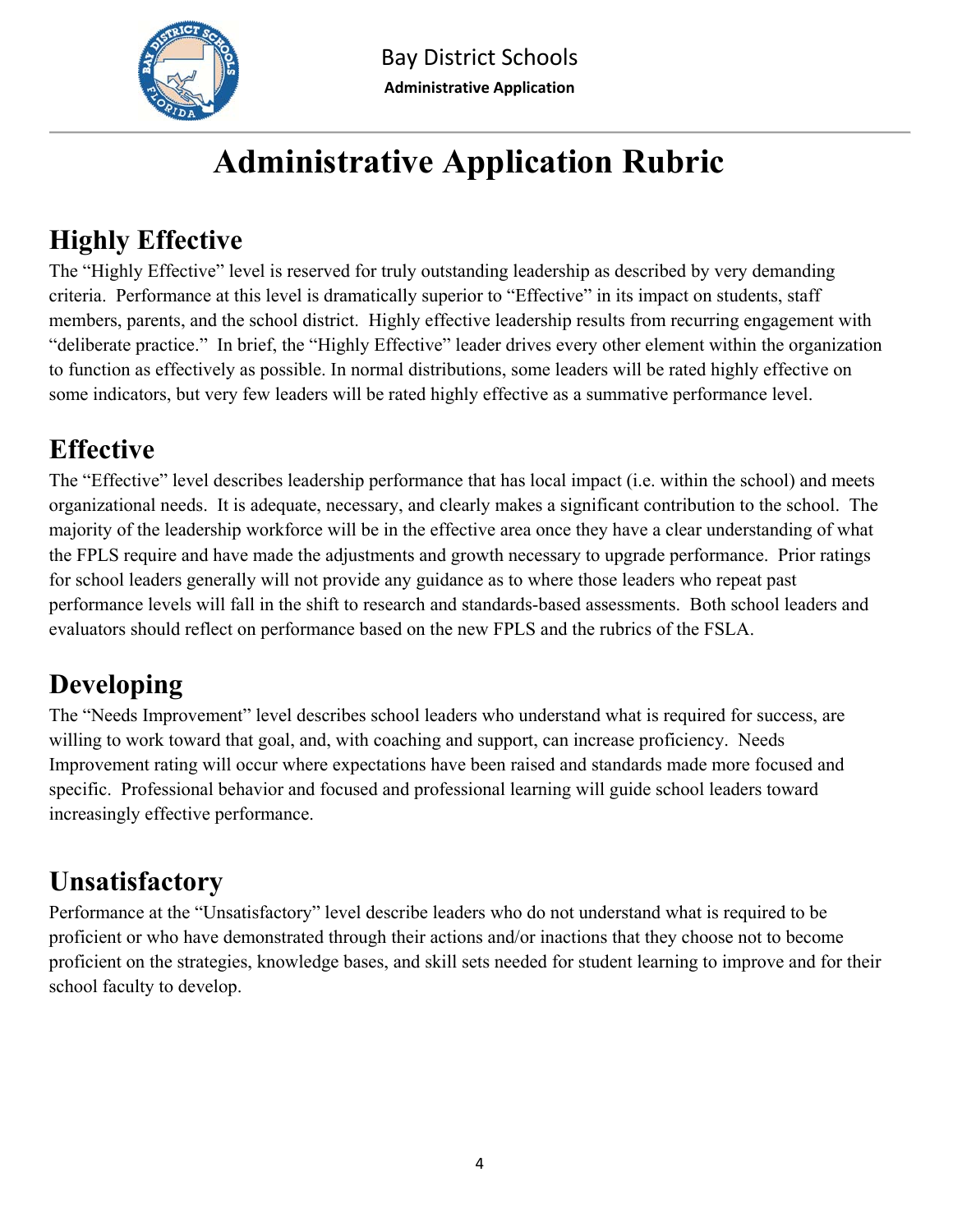

## **SUPERVISOR'S COMPETENCY RATING FORM**

The applicant named below is seeking employment in an administrative or supervisory position in Bay District Schools. Please record your assessment of this applicant's performance and return this form **directly** to the Executive Director of Human Resources as soon as possible. Bay District Schools employs qualified individuals who have demonstrated their ability to perform well on the job and serve as good role models for students.

| THIS INFORMATION TO BE COMPLETED BY THE APPLICANT:                                                                                                                                                                                                                                                                                                             |  |  |  |
|----------------------------------------------------------------------------------------------------------------------------------------------------------------------------------------------------------------------------------------------------------------------------------------------------------------------------------------------------------------|--|--|--|
| This form should be sent to the most recent employer or supervisor listed below.                                                                                                                                                                                                                                                                               |  |  |  |
|                                                                                                                                                                                                                                                                                                                                                                |  |  |  |
|                                                                                                                                                                                                                                                                                                                                                                |  |  |  |
|                                                                                                                                                                                                                                                                                                                                                                |  |  |  |
| This form is being sent from the person listed below.                                                                                                                                                                                                                                                                                                          |  |  |  |
|                                                                                                                                                                                                                                                                                                                                                                |  |  |  |
|                                                                                                                                                                                                                                                                                                                                                                |  |  |  |
|                                                                                                                                                                                                                                                                                                                                                                |  |  |  |
| I authorize the Supervisor addressed above to give Bay District Schools information regarding<br>my employment, job performance, and any other information which may be provided regarding<br>job performance. I do hereby release the addressed Supervisor therewith from all liability for any<br>damage whatsoever incurred in furnishing such information. |  |  |  |
| <b>Applicant Signature</b><br>Date                                                                                                                                                                                                                                                                                                                             |  |  |  |
|                                                                                                                                                                                                                                                                                                                                                                |  |  |  |
| I verify the information on the attached Supervisor's Competency Rating is an<br>accurate representation of the applicant's abilities in his/her current position.                                                                                                                                                                                             |  |  |  |
| Supervisor Signature                                                                                                                                                                                                                                                                                                                                           |  |  |  |
| This form must be returned directly by the Supervisor to Executive Director of Human Resources.<br><b>Bay District Schools</b>                                                                                                                                                                                                                                 |  |  |  |
| Department of Human Resources                                                                                                                                                                                                                                                                                                                                  |  |  |  |

1311 Balboa Ave.

Panama City, Florida 32401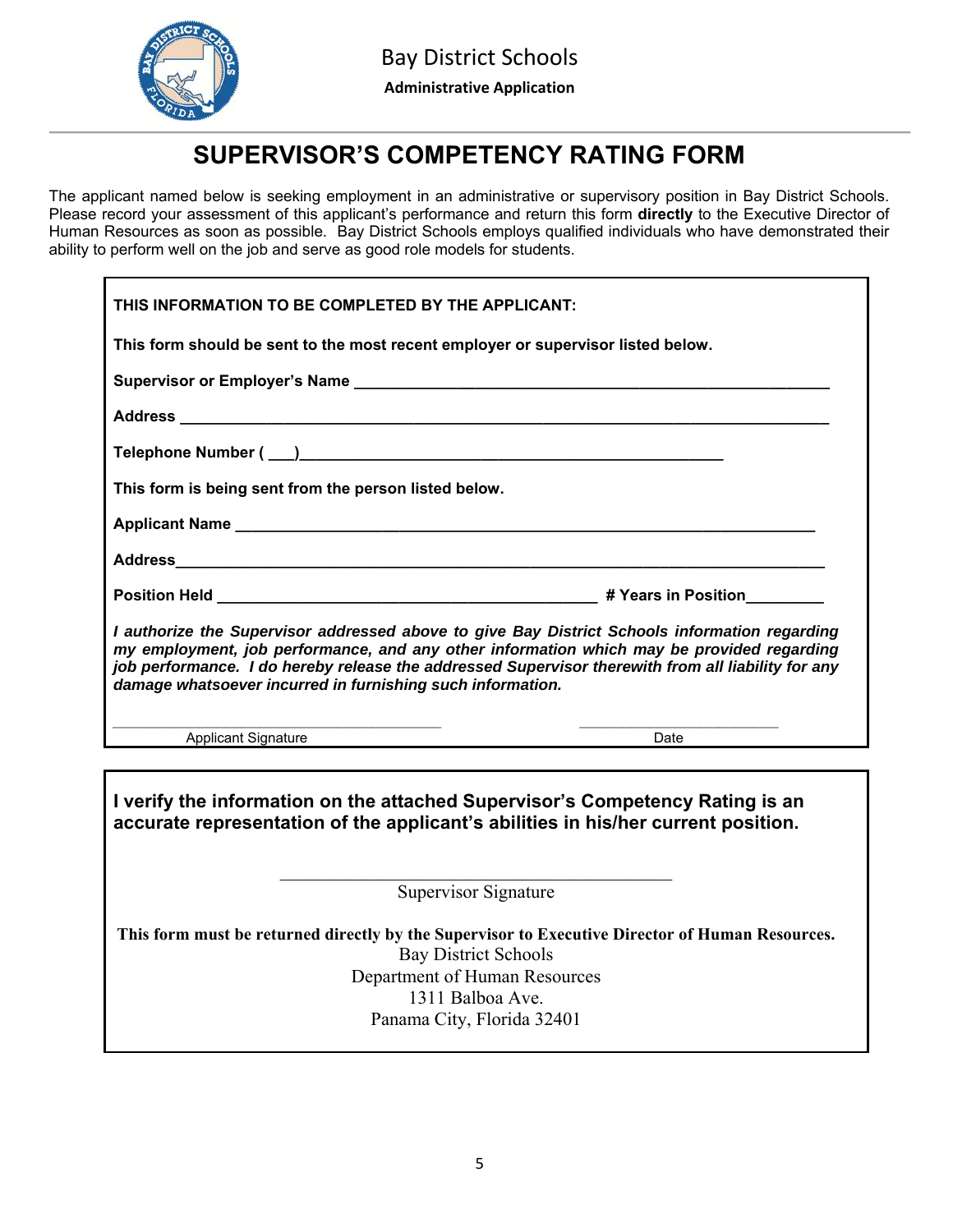

Bay District Schools

**Administrative Application** 

## **SUPERVISOR'S COMPETENCY**

## **RATING SCALE**

**5=Highly Effective 4=Effective 3=Developing 2=Unsatisfactory 1=Not Evident** 

### **DOMAIN I: STUDENT ACHIEVEMENT**

**The focus is on leadership practices that impact prioritization and results for student achievement on priority learning goals – knowing what's important, understanding what's needed, and taking actions that get results.** 

**Student Learning Results:** *Effective school leaders achieve results on the school's student learning goals and direct energy, influence, and resources toward data analysis for instructional improvement, development and implementation of quality standards-based curricula.*

**Indicator 1.1 –** Academic Standards: The leader demonstrates understanding of student requirements and academic standards (Common Core and NGSSS).

**Indicator 1.2 –** Performance Data: The leader demonstrates the use of student and adult performance data to make instructional leadership decisions.

**Indicator 1.3 –** Planning and Goal Setting: The leader demonstrates planning and goal setting to improve student achievement.

**Indicator 1.4 –** Student Achievement Results: The leader demonstrates evidence of student improvement through student achievement results.

**Specific Examples (required):** 

### **DOMAIN II: INSTRUCTIONAL LEADERSHIP**

**The focus is on instructional leadership – what the leader does and enables others to do that supports teaching and learning.** 

**Instructional Plan Implementation:** *Effective school leaders work collaboratively to develop and implement an instructional framework that aligns curriculum with state standards, effective instructional practices, student learning needs, and assessments.*

**Indicator 2.1** – FEAPs: The leader aligns the school's instructional programs and practices with the Florida Educator Accomplished Practices (Rule 6A-5.065, F.A.C.) and models use of Florida's common language of instruction to guide faculty and staff implementation of the foundational principles and practices.

**Indicator 2.2 –** Standards-based instruction: The leader delivers an instructional program that implements the state's adopted academic standards (Common Core and NGSSS) in a manner that is rigorous and culturally relevant to the students by aligning academic standards, effective instruction and leadership, and student performance practices with system objectives, improvement planning, faculty proficiency needs, and appropriate instructional goals, and communicating to faculty the cause and effect relationship between effective instruction on academic standards and student performance.

**Indicator 2.3 –** Learning Goals Alignments: The leader implements recurring monitoring and feedback processes to insure that priority learning goals established for students are based on the state's adopted student academic standards as defined in state course descriptions, presented in student accessible forms, and accompanied by scales or rubrics to guide tracking progress toward student mastery.

**Indicator 2.4** – Curriculum Alignments: The leader implements systemic processes to insure alignment of curriculum resources with state standards for the courses taught.

**Indicator 2.5** – Quality Assessments: The leader ensures the appropriate use of high quality formative and interim assessments aligned with the adopted standards and curricula.

**Indicator 2.6** – Faculty Effectiveness: The leader monitors the effectiveness of classroom teachers and uses contemporary research and the district's instructional evaluation system criteria and procedures to improve student achievement and faculty proficiency on the FEAPs.

**Specific Examples (required):** 

**Rating** 

**Rating**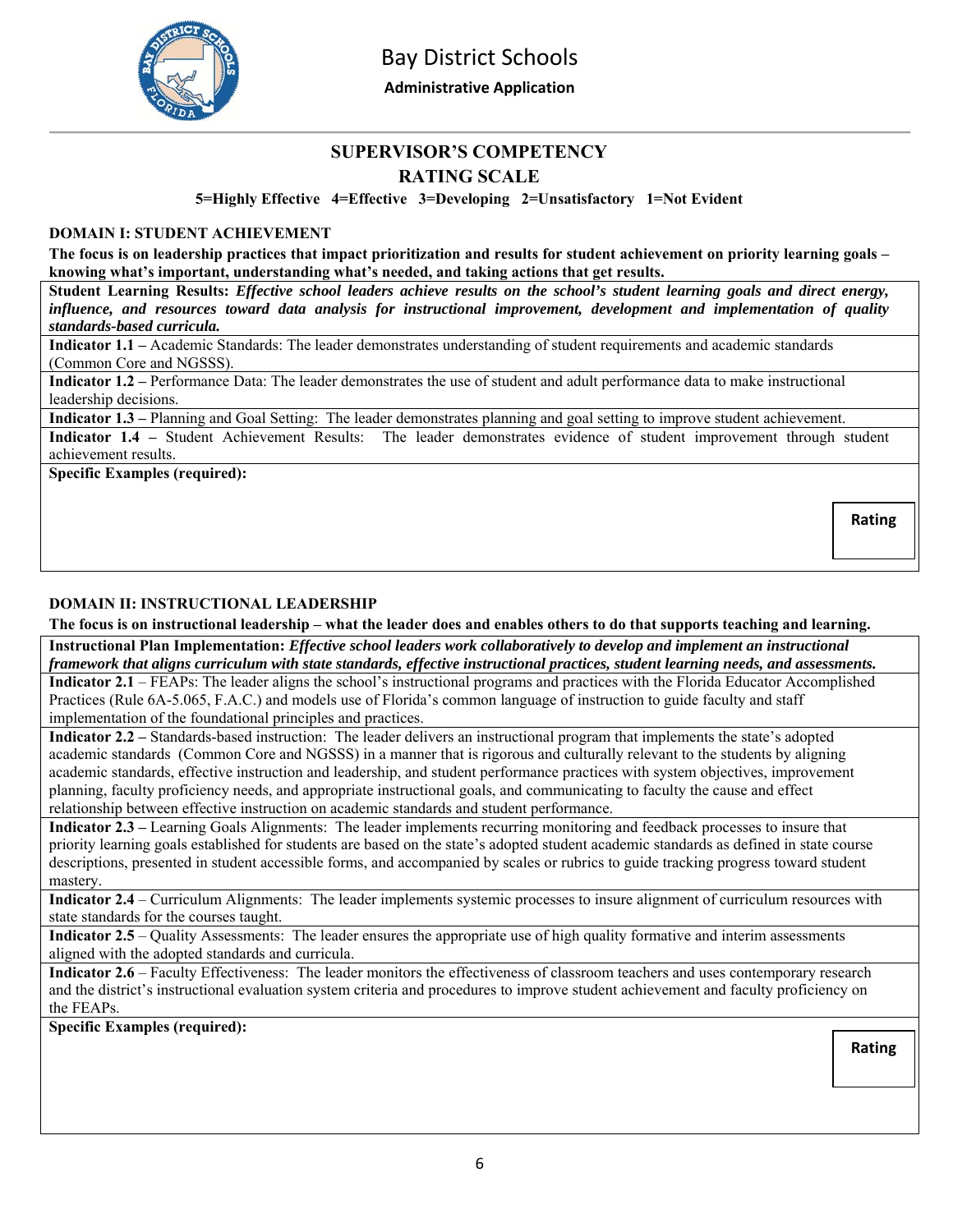

## Bay District Schools

**Administrative Application** 

### **DOMAIN III: ORGANIZATIONAL LEADERSHIP**

**The focus is on school operations and leadership practices that integrate operations into an effective system of education.** 

**Decision Making:** *Effective school leaders employ and monitor a decision-making process that is based on vision, mission, and improvement priorities using facts and data; manage the decision making process, but not all decisions, using the process to empower others and distribute leadership when appropriate; establish personal deadlines for themselves and the entire organization; and use a transparent process for making decisions and articulating who makes which decisions.*

**Indicator 3.1** – Prioritization Practices: The leader gives priority attention to decisions that impact the quality of student learning and teacher proficiency, gathering and analyzing facts and data, and assessing alignment of decisions with school vision, mission, and improvement priorities.

**Indicator 3.2** – Problem Solving: The leader uses critical thinking and problem solving techniques to define problems and identify solutions.

**Indicator 3.3** – Quality Control: The leader maintains recurring processes for evaluating decisions for effectiveness, equity, intended and actual outcome(s); implements follow-up actions revealed as appropriate by feedback and monitoring; and revises decisions or implementing actions as needed.

**Indicator 3.4** – The leader empowers others and distributes leadership when appropriate.

**Indicator 3.5** – Technology Integration: The leader employs effective technology integration to enhance decision making and efficiency throughout the school. The leader processes changes and captures opportunities available through social networking tools, accesses and processes information through a variety of online resources, incorporates data-driven decision making with effective technology integration to analyze school results, and develops strategies for coaching staff as they integrate technology into teaching, learning, and assessment processes.

**Specific Examples (required):** 

**Rating** 

#### **DOMAIN IV: SCHOOL MANAGEMENT**

**The focus is on managing organization, operations, and facilities in ways that maximize the use of resources.** 

**School Management:** *Effective school leaders manage the organization, operations, and facilities in ways that maximize the use of resources to promote a safe, efficient, legal, and effective learning environment; effectively manage and delegate tasks and consistently demonstrate fiscal efficiency; and understand the benefits of going deeper with fewer initiatives as opposed to superficial coverage of everything.* 

**Indicator 3.1A -** Organizational skills: The leader organizes time, tasks, projects effectively with clear objectives, coherent plans, and establishes appropriate deadlines for self, faculty, and staff.

**Indicator 3.2A** – Strategic Instructional Resourcing: The leader maximizes the impact of school personnel, fiscal and facility resources to provide recurring systemic support for instructional priorities and a supportive learning environment.

**Indicator 3.3A** – Collegial Learning Resources: The leader manages schedules, delegates, and allocates resources to provide recurring systemic support for collegial learning processes focused on school improvement and faculty development.

### **Specific Examples (required):**

**Rating**